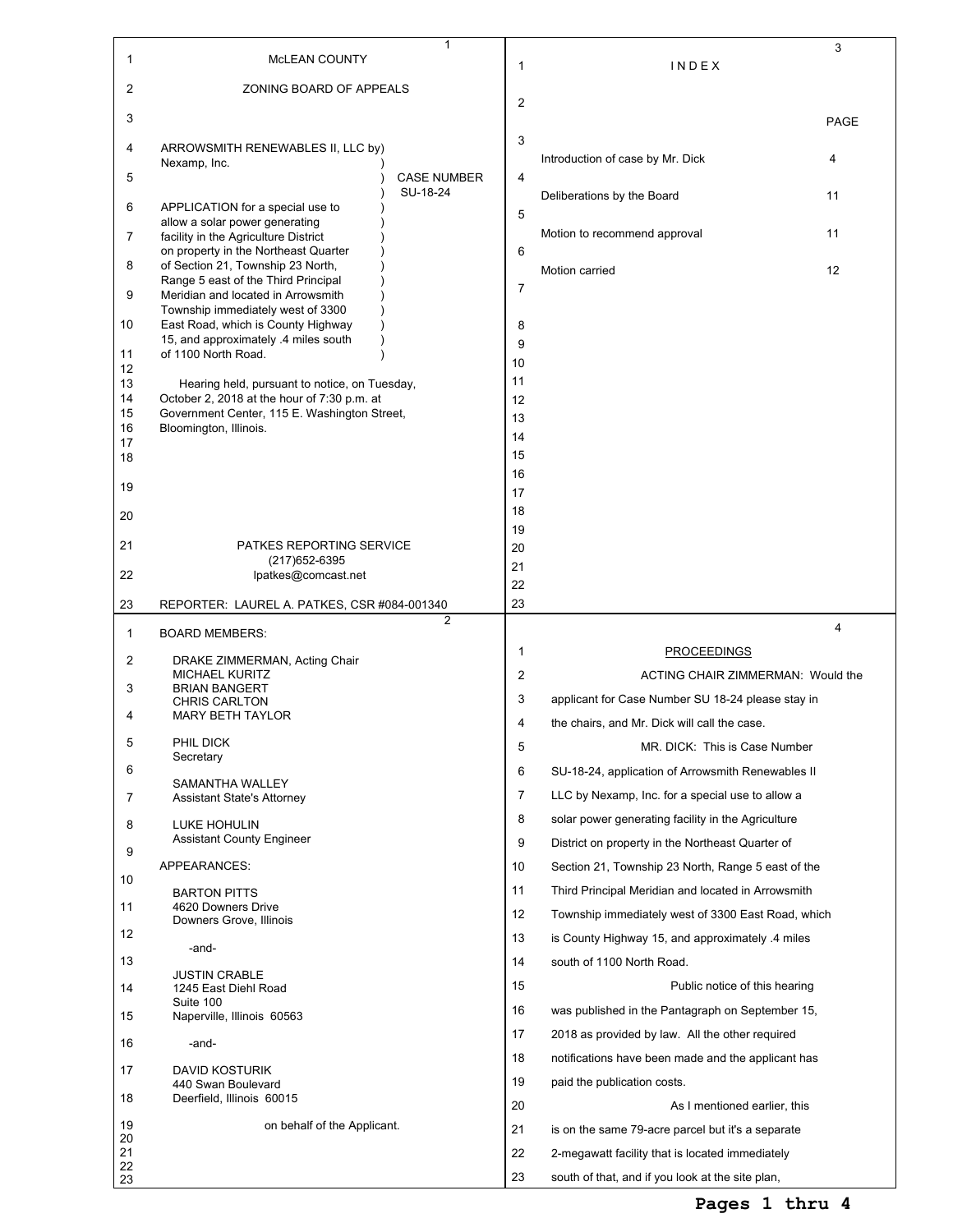|    | 5                                                    |                | 7                                                    |
|----|------------------------------------------------------|----------------|------------------------------------------------------|
| 1  | you'll notice that it is on different property.      | 1              | If any of you would like me to                       |
| 2  | But before I go through that,                        | 2              | read that staff report again, I would be more than   |
| 3  | I'm going to go through the aerial photos, the       | 3              | happy to do that.                                    |
| 4  | photos of the property.                              | 4              | Otherwise, that's my report.                         |
| 5  | This again is the public road                        | 5              | <b>ACTING CHAIR ZIMMERMAN: I see</b>                 |
| 6  | in front of the property facing south, and facing    | 6              | shaking heads.                                       |
| 7  | north, and there's the residence that is at the      | 7              | Would the applicants like to                         |
| 8  | northeast corner of the subject property.            | 8              | add anything to the report as given?                 |
| 9  | And this is facing west which                        | 9              | MR. PITTS: The only thing I would                    |
| 10 | is immediately south of the residence and north of   | 10             | add here is that the landowner wanted us to stay     |
| 11 | the crop production of the subject property.         | 11             | sort of north and south so that he could keep the    |
| 12 | Facing southwest.                                    | 12             | entire western portion of his property intact for    |
| 13 | Across the road to the east.                         | 13             | farming so that we're not carving up this            |
| 14 | And this is the southeast                            | 14             | essentially 80-acre parcel, so that's why it's       |
| 15 | corner of the property facing northwest.             | 15             | north-south trying to leave that whole western area  |
| 16 | And across the road and up to                        | 16             | open for farmland.                                   |
| 17 | the north, the nonfarm residence across the road to  | 17             | But outside of that, no, it's                        |
| 18 | the east.                                            | 18             | an identical proposal and thought process.           |
| 19 | And then facing straight east.                       | 19             | <b>ACTING CHAIR ZIMMERMAN: Would</b>                 |
| 20 | And again, this is a blow-up                         | 20             | either of the other applicants like to add anything? |
| 21 | of the subject property, the aerial photo.           | 21             | Would staff have any questions                       |
| 22 | I had distributed a copy of                          | 22             | for the applicant?                                   |
| 23 | the application to you all before, and this plat map | 23             | MR. DICK: Just to show that this                     |
|    |                                                      |                |                                                      |
|    | 6                                                    |                | 8                                                    |
| 1  | shows where the property is located, which I'll      | 1              | is the site plan for the Case Number SU-18-24 that   |
| 2  | pass.                                                | 2              | is to the south of the other one.                    |
| 3  | The Soil and Water                                   | 3              | <b>ACTING CHAIR ZIMMERMAN: Would</b>                 |
| 4  | Conservation District LISA report is the same as the | 4              | there be any questions from the board?               |
| 5  | last one so I won't pass that again. It was          | 5              | MS. TAYLOR: Nothing about this                       |
| 6  | incorporated into the staff report, and the EcoCat   | 6              | particular project, but I'm just curious as to why   |
| 7  | from the Illinois Department of Natural Resources is | $\overline{7}$ | there has to be two different projects on the same   |
| 8  | also the same as is the communication from the       | 8              | piece of land.                                       |
| 9  | health department, and they had also communicated    | 9              | Is it because you can only do                        |
| 10 | with the Historic Preservation Agency, so all their  | 10             | a                                                    |
| 11 | information is the same in both cases, and the       | 11             | MR. PITTS: The Future Energy Jobs                    |
| 12 | communication with the county engineer is also the   | 12             | Act allows for community solar projects to be two    |
| 13 | same.                                                | 13             | megawatts total, and then they added this            |
| 14 | The site plan is slightly                            | 14             | co-location rule as they were developing it that     |
| 15 | different. I submitted copies of those to you.       | 15             | said you could co-locate two 2-megawatt projects on  |
| 16 | It's immediately south of the previous case.         | 16             | the same parcel, so that's the reason.               |
| 17 | And the plat map shows where                         | 17             | We would love to do one                              |
| 18 | this property is located in the Agriculture          | 18             | 4-megawatt project but we can't.                     |
| 19 | District.                                            | 19             | MS. TAYLOR: Right. Right. Thank                      |
| 20 | And the staff report is very,                        | 20             | you.                                                 |
| 21 | very, very similar, and the stipulations are         | 21             | MR. KURITZ: So the other 40 acres                    |
| 22 | identical, so I will refer to these as the staff     | 22             | or 39 acres is safe because you can only locate two? |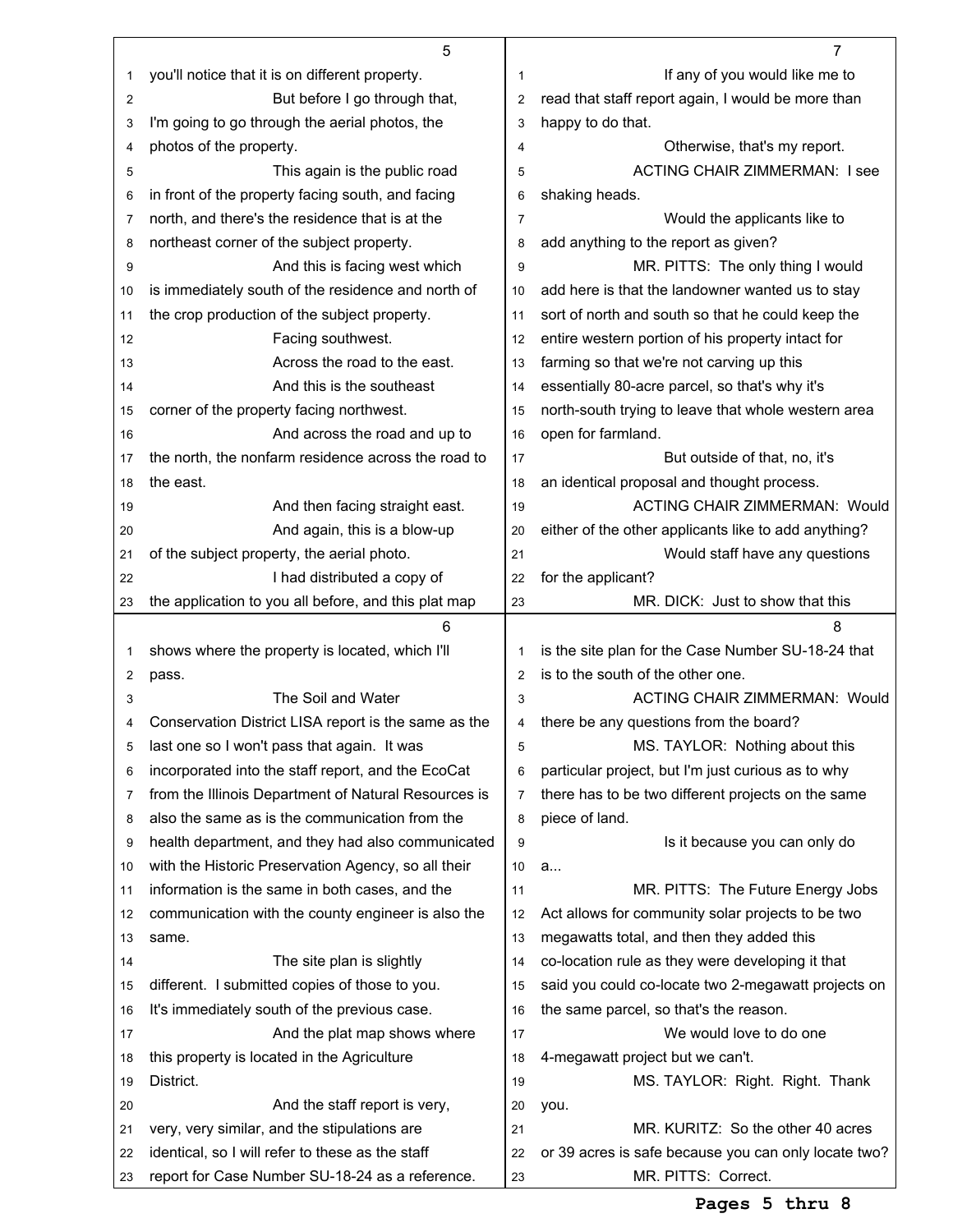|    | 9                                                    |                | 11                                                   |
|----|------------------------------------------------------|----------------|------------------------------------------------------|
| 1  | MR. KURITZ: Okay.                                    | 1              | this point.                                          |
| 2  | ACTING CHAIR ZIMMERMAN: Mary Beth,                   | $\overline{2}$ | MR. KURITZ: I would state that                       |
| 3  | do you have anything more that you'd like to add?    | 3              | having discussed the last time and gone through the  |
| 4  | MS. TAYLOR: No.                                      | 4              | standards that I, for one, would agree with the      |
| 5  | ACTING CHAIR ZIMMERMAN: Okay.                        | 5              | staff's conclusions.                                 |
| 6  | Thank you.                                           | 6              | ACTING CHAIR ZIMMERMAN: All right.                   |
| 7  | Would there be anyone from the                       | 7              | Any other comment?                                   |
| 8  | audience who would like to ask questions of the      | 8              | At this point, I would                               |
| 9  | applicant?                                           | 9              | entertain a motion.                                  |
| 10 | Yes, sir. Would you please                           | 10             | MS. TAYLOR: I move that we approve                   |
| 11 | come forward and go to one of the microphones.       | 11             | Case Number SU-18-24.                                |
| 12 | MR. NORD: I've just got one little                   | 12             | ACTING CHAIR ZIMMERMAN: With all                     |
| 13 | question here.                                       | 13             | the stipulations?                                    |
| 14 | Sir, what's the size of your                         | 14             | MS. TAYLOR: With all the                             |
| 15 | footprint for a 2-megawatt operation?                | 15             | stipulations, right.                                 |
| 16 | ACTING CHAIR ZIMMERMAN: State your                   | 16             | ACTING CHAIR ZIMMERMAN: Thank you.                   |
| 17 | name and address, please.                            | 17             | MS. CARLTON: I'll second that.                       |
| 18 | MR. NORD: Sorry. My name is Ron                      | 18             | ACTING CHAIR ZIMMERMAN: It's been                    |
| 19 | Nord. My address is 2104 Charolais Lane in           | 19             | moved by Taylor, seconded by Carlton that we approve |
| 20 | Bloomington, outside of Bloomington, Illinois, rural | 20             | the application SU-18-24.                            |
| 21 | Bloomington.                                         | 21             | Would the staff do a roll call                       |
| 22 | I just was asking, what's the                        | 22             | vote, please?                                        |
| 23 | footprint of your 2-megawatt facility?               | 23             | MR. DICK: That motion was by                         |
|    |                                                      |                |                                                      |
|    | 10                                                   |                | 12                                                   |
| 1  | MR. PITTS: Roughly 15 acres per                      | 1              | Carlton and seconded by Taylor?                      |
| 2  | 2-megawatt project. The 15 acres would include part  | $\overline{2}$ | ACTING CHAIR ZIMMERMAN: No.                          |
| 3  | of the gravel road coming in so that's not all solar | 3              | Motion by Taylor; second by Carlton.                 |
| 4  | panels. There's some, you know, there's the 10 by    | 4              | MR. DICK: Got it.                                    |
| 5  | 10 electrical equipment area and a gravel road,      | 5              | Bangert?                                             |
| 6  | access road, a little bit of room for poles going    | 6              | MR. BANGERT: Yes.                                    |
| 7  | out to the three-phase wire.                         | 7              | MR. DICK: Kuritz?                                    |
| 8  | MR. NORD: Okay. Thank you very                       | 8              | MR. KURITZ: Yes.                                     |
| 9  | much.                                                | 9              | MR. DICK: Zimmerman?                                 |
| 10 | <b>ACTING CHAIR ZIMMERMAN: Would</b>                 | 10             | ACTING CHAIR ZIMMERMAN: Yes.                         |
| 11 | there be anyone else from the audience who has       | 11             | MR. DICK: Carlton?                                   |
| 12 | questions for the applicant?                         | 12             | MS. CARLTON: Yes.                                    |
| 13 | Would anyone from the audience                       | 13             | MR. DICK: Taylor?                                    |
| 14 | like to give testimony on this case?                 | 14             | MS. TAYLOR: Yes.                                     |
| 15 | We're to the point of final                          | 15             | ACTING CHAIR ZIMMERMAN: Five votes                   |
| 16 | statements.                                          | 16             | for, so unanimously we approve Case SU 18-24 for     |
| 17 | Would you like to give a                             | 17             | recommendation to the County Board.                  |
| 18 | closing statement?                                   | 18             | MR. DICK: And it goes to the                         |
| 19 | MR. PITTS: No, nothing additional.                   | 19             | County Board on the third Tuesday at 9 o'clock in    |
| 20 | ACTING CHAIR ZIMMERMAN: All right.                   | 20             | the morning and will be on the consent agenda unless |
| 21 | This part of the hearing is closed. Thank you very   | 21             | one of the County Board members pulls it off, and    |
| 22 | much.                                                | 22             | then it will still be voted on on that date.         |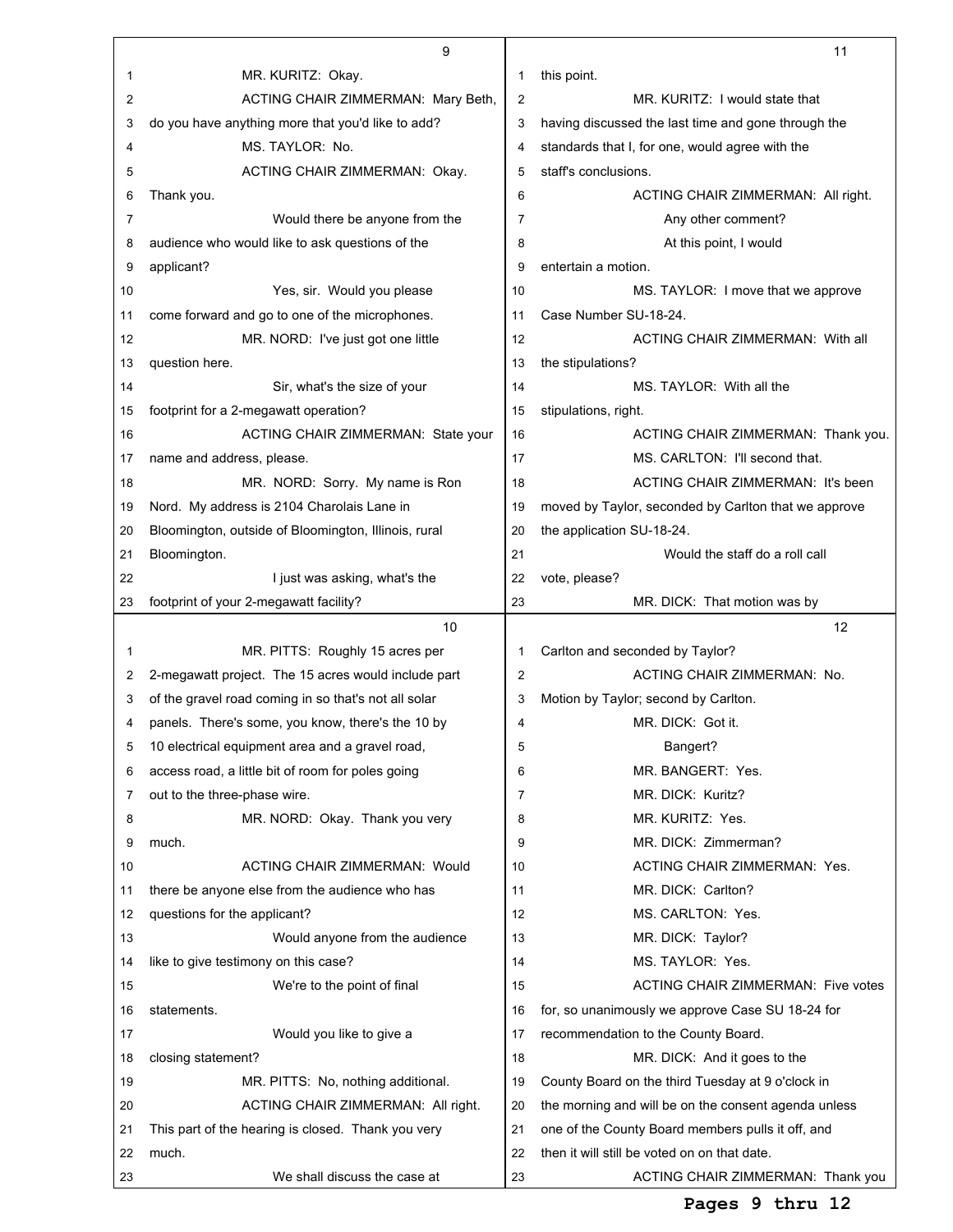|          | 13                                                                                                         |
|----------|------------------------------------------------------------------------------------------------------------|
| 1        | very much.                                                                                                 |
|          |                                                                                                            |
| 2        | (Whereupon the foregoing                                                                                   |
| 3        | proceedings adjourned at 7:45                                                                              |
| 4        | $p.m.$ )                                                                                                   |
| 5        |                                                                                                            |
| 6        |                                                                                                            |
| 7        |                                                                                                            |
| 8        |                                                                                                            |
| 9        |                                                                                                            |
| 10       |                                                                                                            |
| 11       |                                                                                                            |
| 12       |                                                                                                            |
| 13       |                                                                                                            |
| 14       |                                                                                                            |
| 15       |                                                                                                            |
| 16       |                                                                                                            |
| 17       |                                                                                                            |
|          |                                                                                                            |
| 18       |                                                                                                            |
| 19       |                                                                                                            |
| 20       |                                                                                                            |
| 21       |                                                                                                            |
| 22       |                                                                                                            |
| 23       |                                                                                                            |
|          | 14                                                                                                         |
|          |                                                                                                            |
| 1        | STATE OF ILLINOIS)                                                                                         |
|          | )SS.                                                                                                       |
| 2        | <b>COUNTY OF SANGAMON)</b>                                                                                 |
|          |                                                                                                            |
| 3        |                                                                                                            |
| 4        | <b>CERTIFICATE</b>                                                                                         |
| 5<br>6   | I, Laurel A. Patkes, Certified Shorthand                                                                   |
| 7        | Reporter in and for said County and State, do hereby<br>certify that I reported in shorthand the foregoing |
| 8        | proceedings and that the foregoing is a true and                                                           |
| 9        | correct transcript of my shorthand notes so taken as                                                       |
| 10       | aforesaid.                                                                                                 |
| 11       | I further certify that I am in no way                                                                      |
| 12       | associated with or related to any of the parties or                                                        |
| 13       | attorneys involved herein, nor am I financially                                                            |
| 14       | interested in this action.                                                                                 |
| 15       | Dated October 6, 2018.                                                                                     |
| 16       |                                                                                                            |
| 17       | <b>Laurel A. Patkes</b>                                                                                    |
|          | <b>Certified Shorthand Reporter</b>                                                                        |
| 18<br>19 |                                                                                                            |
| 20       |                                                                                                            |
| 21       |                                                                                                            |
| 22       |                                                                                                            |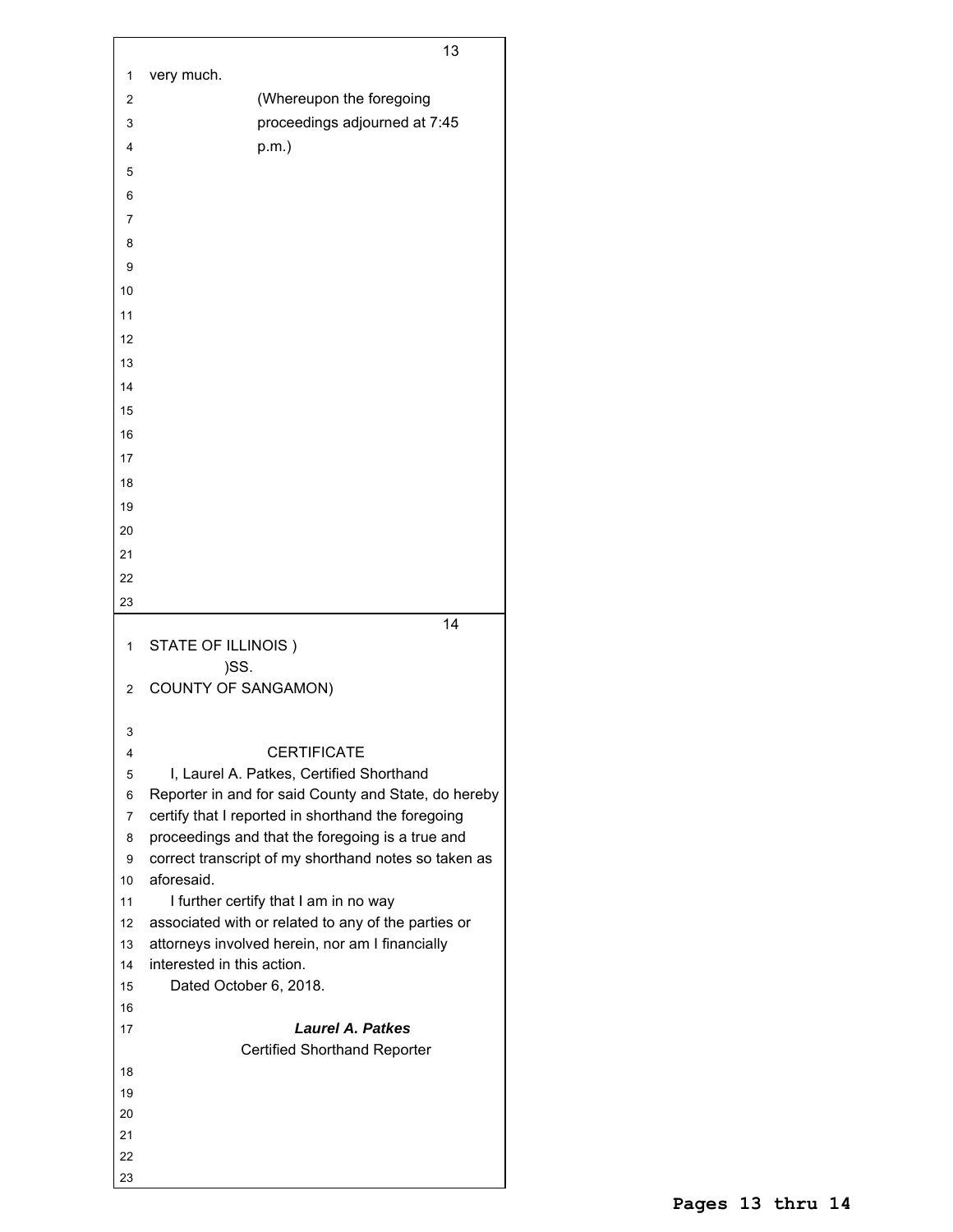| 1                                                                                                                                                                                   | aerial [2] - 5:3, 5:21                                                                                                                                                                       | 6:8, 6:12<br><b>community</b> $[1] - 8:12$                                                                                                                                                                                   | 9:23                                                                                                                                                                                                                            | love $[1] - 8:17$                                                                                                                           |
|-------------------------------------------------------------------------------------------------------------------------------------------------------------------------------------|----------------------------------------------------------------------------------------------------------------------------------------------------------------------------------------------|------------------------------------------------------------------------------------------------------------------------------------------------------------------------------------------------------------------------------|---------------------------------------------------------------------------------------------------------------------------------------------------------------------------------------------------------------------------------|---------------------------------------------------------------------------------------------------------------------------------------------|
|                                                                                                                                                                                     | Agency [1] - 6:10<br>conclusions [1] -<br>agenda [1] - 12:20                                                                                                                                 |                                                                                                                                                                                                                              | front $[1] - 5:6$<br><b>Future</b> [1] - 8:11                                                                                                                                                                                   | M                                                                                                                                           |
| 10 [2] - 10:4, 10:5<br>15 [2] - 10:1, 10:2<br>18-24 [1] - 12:16                                                                                                                     | agree [1] - 11:4<br>Agriculture [1] - 6:18<br>allows $[1] - 8:12$                                                                                                                            | 11:5<br>consent [1] - 12:20<br>Conservation [1] -                                                                                                                                                                            | G                                                                                                                                                                                                                               | $map$ [2] - 5:23, 6:17                                                                                                                      |
| $\mathbf{2}$                                                                                                                                                                        | applicant [3] - 7:22,<br>9:9, 10:12                                                                                                                                                          | 6:4<br>copies $[1] - 6:15$                                                                                                                                                                                                   | given [1] - 7:8<br>gravel [2] - 10:3,                                                                                                                                                                                           | <b>Mary</b> $[1] - 9:2$<br><b>megawatts</b> $[1] - 8:13$<br>members [1] - 12:21                                                             |
| 2-megawatt $[4]$ -                                                                                                                                                                  | applicants $[2] - 7:7$ ,<br>7:20<br>application $[2]$ -                                                                                                                                      | copy $[1] - 5:22$<br>corner [2] - 5:8, 5:15<br>County [3] - 12:17,                                                                                                                                                           | 10:5                                                                                                                                                                                                                            | microphones [1] -<br>9:11                                                                                                                   |
| 8:15, 9:15, 9:23, 10:2<br>2104 [1] - 9:19                                                                                                                                           | 5:23, 11:20<br><b>approve</b> [3] - 11:10,                                                                                                                                                   | 12:19, 12:21<br><b>county</b> $[1] - 6:12$                                                                                                                                                                                   | Н                                                                                                                                                                                                                               | morning [1] - 12:20<br>motion $[3] - 11:9$ ,                                                                                                |
| 3                                                                                                                                                                                   | 11:19, 12:16<br>area [2] - 7:15, 10:5                                                                                                                                                        | crop [1] - 5:11<br><b>curious</b> $[1] - 8:6$                                                                                                                                                                                | <b>happy</b> $[1] - 7:3$<br><b>heads</b> $[1] - 7:6$                                                                                                                                                                            | 11:23, 12:3<br>move $[1] - 11:10$<br>moved [1] - 11:19                                                                                      |
| 39 $[1] - 8:22$                                                                                                                                                                     | <b>audience</b> [3] - 9:8,<br>10:11, 10:13                                                                                                                                                   | D                                                                                                                                                                                                                            | <b>health</b> $[1] - 6:9$<br>hearing [1] - 10:21                                                                                                                                                                                | <b>MR</b> $[21] - 7:9, 7:23,$<br>8:11, 8:21, 8:23, 9:1,                                                                                     |
| 4                                                                                                                                                                                   | В                                                                                                                                                                                            | date [1] - 12:22                                                                                                                                                                                                             | <b>Historic</b> $[1] - 6:10$                                                                                                                                                                                                    | 9:12, 9:18, 10:1, 10:8,<br>10:19, 11:2, 11:23,                                                                                              |
| 4-megawatt $[1]$ -                                                                                                                                                                  | <b>Bangert</b> [1] - 12:5                                                                                                                                                                    | Department $[1] - 6:7$<br>department $[1] - 6:9$                                                                                                                                                                             |                                                                                                                                                                                                                                 | 12:4, 12:6, 12:7, 12:8,<br>12:9, 12:11, 12:13,                                                                                              |
| 8:18<br>40 [1] - 8:21                                                                                                                                                               | <b>BANGERT</b> [1] - 12:6<br><b>Beth</b> $[1] - 9:2$<br><b>bit</b> $[1] - 10:6$                                                                                                              | developing $[1] - 8:14$<br><b>DICK</b> $[8] - 7:23$                                                                                                                                                                          | <b>identical</b> $[2] - 6:22$ ,<br>7:18                                                                                                                                                                                         | 12:18<br>$MS$ [8] - 8:5, 8:19,<br>9:4, 11:10, 11:14,                                                                                        |
| $\overline{7}$                                                                                                                                                                      | Bloomington [3] -<br>9:20, 9:21                                                                                                                                                              | 11:23, 12:4, 12:7,<br>12:9, 12:11, 12:13,<br>12:18                                                                                                                                                                           | <b>Illinois</b> $[2] - 6:7, 9:20$<br>immediately $[2]$ -<br>5:10, 6:16                                                                                                                                                          | 11:17, 12:12, 12:14                                                                                                                         |
| $7:45$ [1] - 13:3                                                                                                                                                                   | <b>blow</b> $[1] - 5:20$<br>blow-up [1] - 5:20                                                                                                                                               | different $[3] - 5:1$ ,<br>6:15, 8:7                                                                                                                                                                                         | <b>include</b> $[1] - 10:2$<br>incorporated $[1]$ -                                                                                                                                                                             | N                                                                                                                                           |
| 8                                                                                                                                                                                   | C                                                                                                                                                                                            | discuss $[1] - 10:23$<br>discussed $[1] - 11:3$<br>distributed $[1] - 5:22$                                                                                                                                                  | 6:6<br>information $[1]$ -<br>6:11                                                                                                                                                                                              | name [2] - 9:17, 9:18<br><b>Natural</b> $[1] - 6:7$                                                                                         |
| 80-acre [1] - 7:14                                                                                                                                                                  | <b>CARLTON [2] -</b>                                                                                                                                                                         | <b>District</b> $[2] - 6:4$ ,<br>6:19                                                                                                                                                                                        | intact [1] - 7:12                                                                                                                                                                                                               | <b>nonfarm</b> $[1] - 5:17$<br><b>NORD</b> $[3] - 9:12$ ,<br>9:18, 10:8                                                                     |
| 9                                                                                                                                                                                   | 11:17, 12:12<br>Carlton [4] - 11:19,                                                                                                                                                         | Е                                                                                                                                                                                                                            | J                                                                                                                                                                                                                               | <b>Nord</b> $[1] - 9:19$                                                                                                                    |
| $9$ [1] - 12:19                                                                                                                                                                     | 12:1, 12:3, 12:11<br>carving [1] - 7:13<br>case [3] - 6:16,                                                                                                                                  | east [3] - 5:13, 5:18,                                                                                                                                                                                                       | <b>Jobs</b> $[1] - 8:11$                                                                                                                                                                                                        | north $[5] - 5:7, 5:10$ ,<br>5:17, 7:11, 7:15<br>north-south [1] -                                                                          |
| A                                                                                                                                                                                   | 10:14, 10:23<br><b>Case</b> $[4] - 6:23, 8:1,$                                                                                                                                               | 5:19<br><b>EcoCat</b> $[1] - 6:6$                                                                                                                                                                                            | K                                                                                                                                                                                                                               | 7:15<br>northeast $[1] - 5:8$                                                                                                               |
| $a_{1.}[1] - 8:10$<br><b>access</b> $[1] - 10:6$<br>acres $[4] - 8:21$ ,<br>8:22, 10:1, 10:2                                                                                        | 11:11, 12:16<br>cases $[1] - 6:11$<br><b>CHAIR</b> [16] - 7:5,<br>7:19, 8:3, 9:2, 9:5,<br>9:16, 10:10, 10:20,                                                                                | either $[1] - 7:20$<br>electrical $[1]$ - 10:5<br><b>Energy</b> $[1] - 8:11$<br>engineer $[1] - 6:12$<br><b>entertain</b> $[1] - 11:9$                                                                                       | <b>keep</b> $[1] - 7:11$<br><b>Kuritz</b> [1] - 12:7<br><b>KURITZ</b> $[4] - 8:21$ ,<br>9:1, 11:2, 12:8                                                                                                                         | <b>northwest</b> $[1] - 5:15$<br><b>notice</b> $[1] - 5:1$<br><b>Number</b> $[3] - 6:23$ ,<br>8:1, 11:11                                    |
| Act $[1] - 8:12$                                                                                                                                                                    | 11:6, 11:12, 11:16,                                                                                                                                                                          | entire $[1] - 7:12$                                                                                                                                                                                                          |                                                                                                                                                                                                                                 | $\mathbf 0$                                                                                                                                 |
| <b>ACTING</b> $[16] - 7:5$ ,<br>7:19, 8:3, 9:2, 9:5,<br>9:16, 10:10, 10:20,                                                                                                         | 11:18, 12:2, 12:10,<br>12:15, 12:23<br>Charolais [1] - 9:19                                                                                                                                  | equipment $[1] - 10:5$<br>essentially [1] - 7:14                                                                                                                                                                             | L                                                                                                                                                                                                                               | o'clock $[1] - 12:19$                                                                                                                       |
| 11:6, 11:12, 11:16,<br>11:18, 12:2, 12:10,                                                                                                                                          | closed $[1] - 10:21$<br>closing $[1] - 10:18$                                                                                                                                                | F                                                                                                                                                                                                                            | <b>land</b> $[1] - 8:8$<br><b>landowner</b> $[1] - 7:10$                                                                                                                                                                        | one $[7] - 6:5, 8:2,$<br>8:17, 9:11, 9:12, 11:4,                                                                                            |
| 12:15, 12:23<br>add $[4] - 7:8, 7:10,$<br>7:20, 9:3<br><b>added</b> $[1] - 8:13$<br><b>additional</b> $[1] - 10:19$<br><b>address</b> [2] - 9:17,<br>9:19<br>adjourned $[1] - 13:3$ | co $[2] - 8:14, 8:15$<br>co-locate $[1] - 8:15$<br>co-location $[1] - 8:14$<br><b>coming</b> $[1] - 10:3$<br><b>comment</b> [1] - 11:7<br>communicated [1] -<br>6:9<br>communication $[2]$ - | <b>facility</b> $[1] - 9:23$<br>facing $[6] - 5:6, 5:9$ ,<br>5:12, 5:15, 5:19<br><b>farming</b> $[1] - 7:13$<br><b>farmland</b> $[1] - 7:16$<br>final $[1]$ - 10:15<br>five $[1] - 12:15$<br><b>footprint</b> $[2] - 9:15$ , | <b>Lane</b> $[1]$ - 9:19<br><b>last</b> $[2] - 6:5, 11:3$<br><b>leave</b> [1] - 7:15<br><b>LISA</b> $[1] - 6:4$<br><b>locate</b> $[2] - 8:15$ ,<br>8:22<br><b>located</b> $[2] - 6:1$ ,<br>6:18<br><b>location</b> $[1] - 8:14$ | 12:21<br><b>open</b> $[1] - 7:16$<br><b>operation</b> $[1] - 9:15$<br><b>otherwise</b> $[1] - 7:4$<br><b>outside</b> $[2] - 7:17$ ,<br>9:20 |